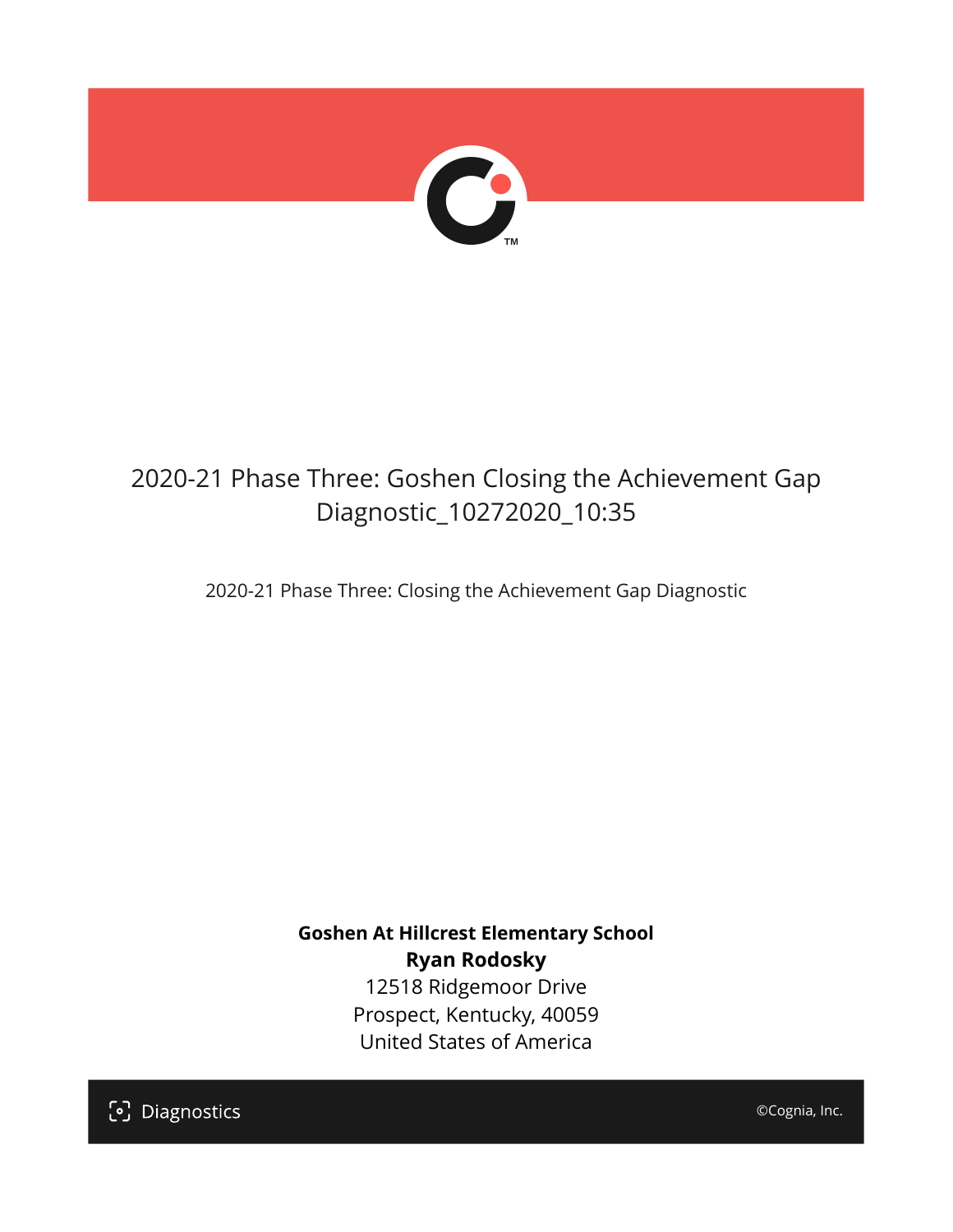#### **Table of Contents**

| 2020-21 Phase Three: Closing the Achievement Gap Diagnostic |  |
|-------------------------------------------------------------|--|
| I. Achievement Gap Group Identification                     |  |
| II. Achievement Gap Analysis                                |  |
| III. Planning the Work                                      |  |
| <b>Attachment Summary</b>                                   |  |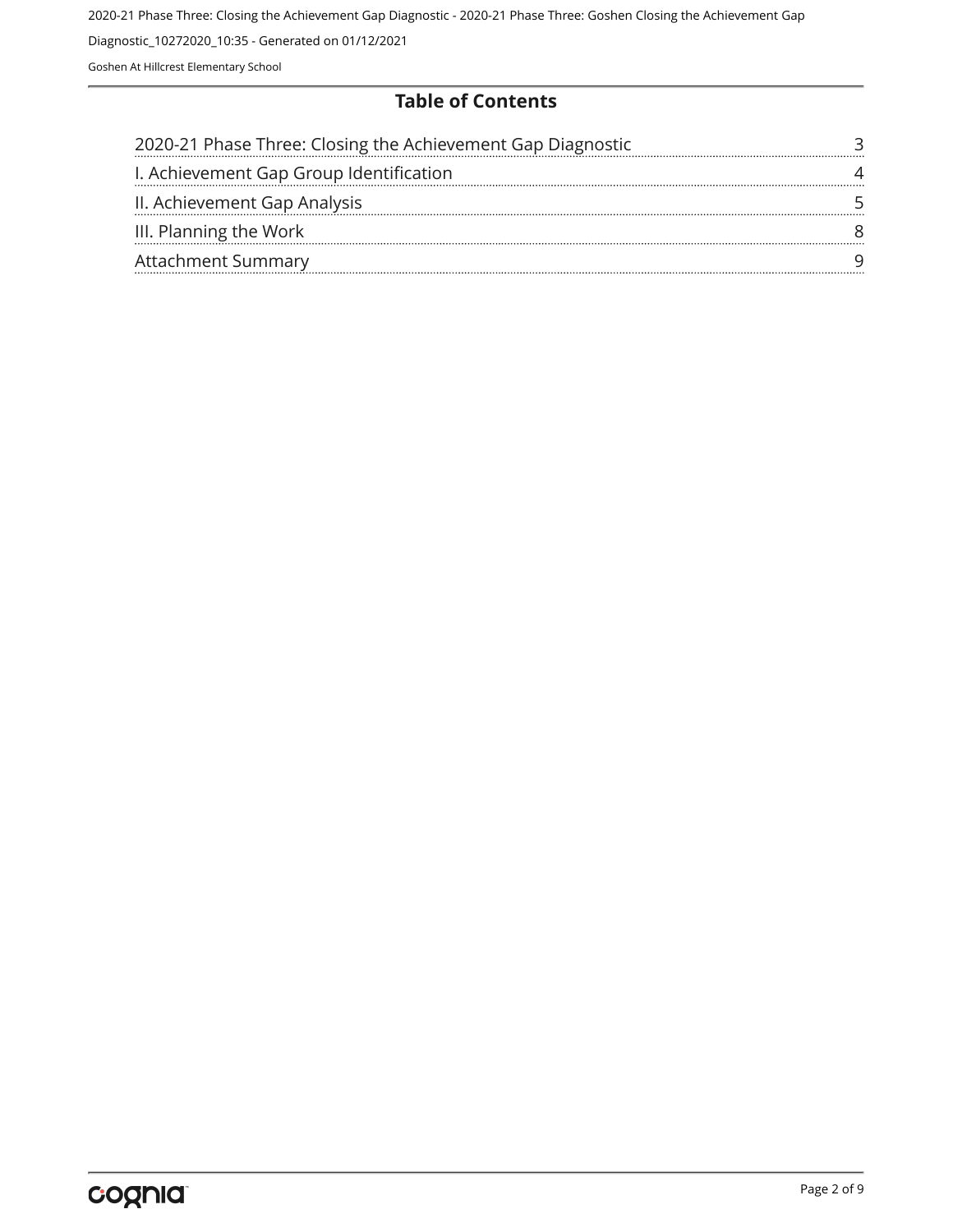#### <span id="page-2-0"></span>**2020-21 Phase Three: Closing the Achievement Gap Diagnostic**

The **Closing the Achievement Gap Report** is required by KRS 158.649, which requires the school-based decision making council, or the principal if no council exists to set the school's targets for eliminating any achievement gap. The targets should be established with input from parents, faculty, and staff and submitted to the superintendent for consideration and the local board of education for adoption.

In addition to being a legal mandate, the Closing the Achievement Gap Report is also a vital component of the continuous improvement process. The report is designed to underscore a school's trend data (i.e. two-year window) relating to its individual gap groups. Upon completion of the **Closing the Achievement Gap Report**, schools will have already engaged in a significant piece of school improvement work by intentionally focusing on the gaps that exist among its underserved student populations.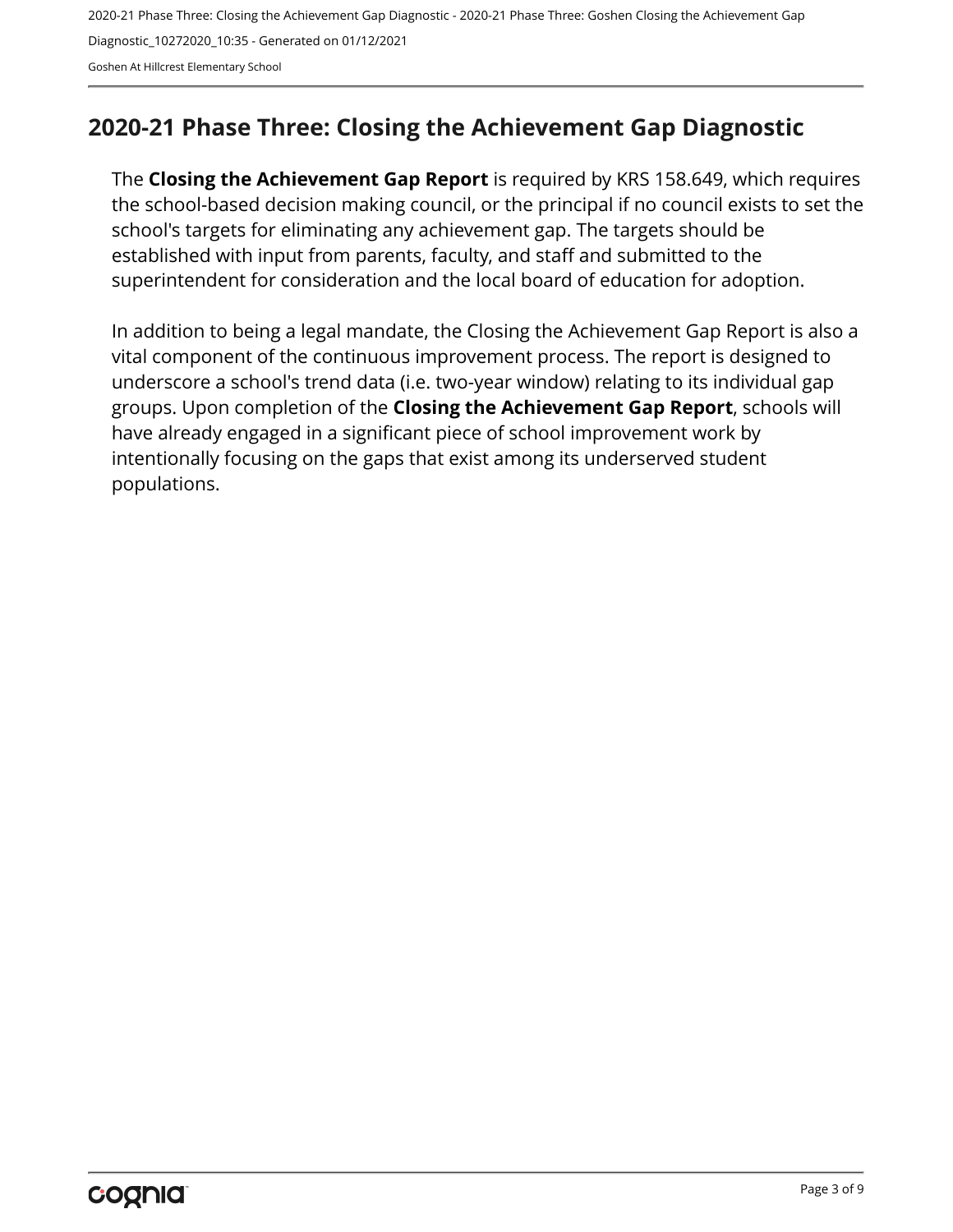### <span id="page-3-0"></span>**I. Achievement Gap Group Identification**

Schools should use a variety of measures and analysis to conduct its annual Closing the Achievement Gap Report pursuant to KRS 158.649.

. Complete the [Achievement Gap Group spreadsheet a](https://drive.google.com/file/d/0B7A6n8V1dmUOWFNKY2dSTTFibjA/view?usp=sharing)nd attach it.

See attached.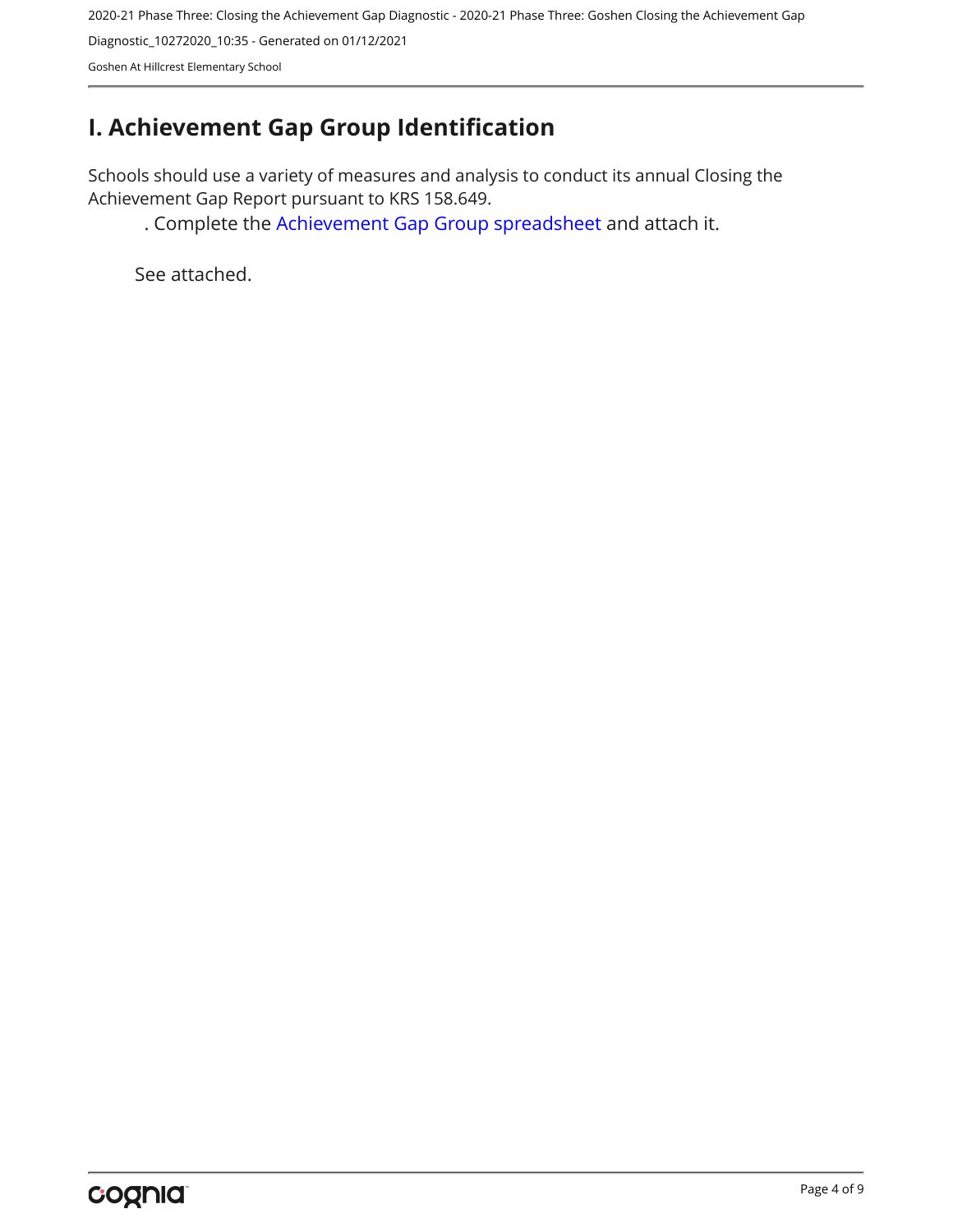#### <span id="page-4-0"></span>**II. Achievement Gap Analysis**

A. Describe the school's climate and culture as they relate to its achievement gap population.

Goshen is a high performing school and our academic success can be attributed to the continuous work towards strong collaboration among all teachers and support staff. Our Professional Learning Communities (PLC) are established to support the thought process that to enrich lessons, we must first analyze the students' work for a strong understanding of student success and growth areas. In depth data analysis assists teachers in developing lessons of inquiry and encourages higher level thinking in and out of the classroom. RTI (Response to Intervention) is implemented as a means of helping our struggling students reach individualized goals, develop new goals, and internalize concepts. Through the RTI process, teachers will utilize research-based practices and instructional strategies for reading intervention. By identifying struggling students at an early age, teachers are able to assist students in quickly closing achievement gaps. Differentiation of lessons based on individual student needs will be utilized for students needing specialized instruction in reading and writing content. Teachers will utilize small intentional group work to focus on reading and writing difficulties. Selected students will work individually with the reading recovery teacher or in small intervention groups for reading and math student support. Direct instruction in math will be utilized to teach skills to ECE and EL Students. There will be repetition of concepts, re-teaching of concepts, and independent practice that includes writing to learn and writing to demonstrate learning through all content. The addition of a second school counselor has allowed more Tier 1 emotional support in the classroom through the program Sanford Harmony. More counselor to student interactions allows higher relationship building with our Gap students.

B. Which achievement gaps has the school successfully **closed**? Use specific data from the previous two academic years when analyzing trends.

In reading, the achievement gap for Hispanic students, students of two or more races and EL students have decreased. The achievement gap for Hispanic students has decreased from 28.4 in 2016-17 to 2.9 this past school year. The achievement gap for students of two or more races has decreased from 11.7 to -3.9. Students of two or more races are performing better than their non-gap peers. In Math, the achievement gap for students of two or more races has been eliminated, going from 22.4 to -2. Students of two or more races are achieving higher than their nongap peers.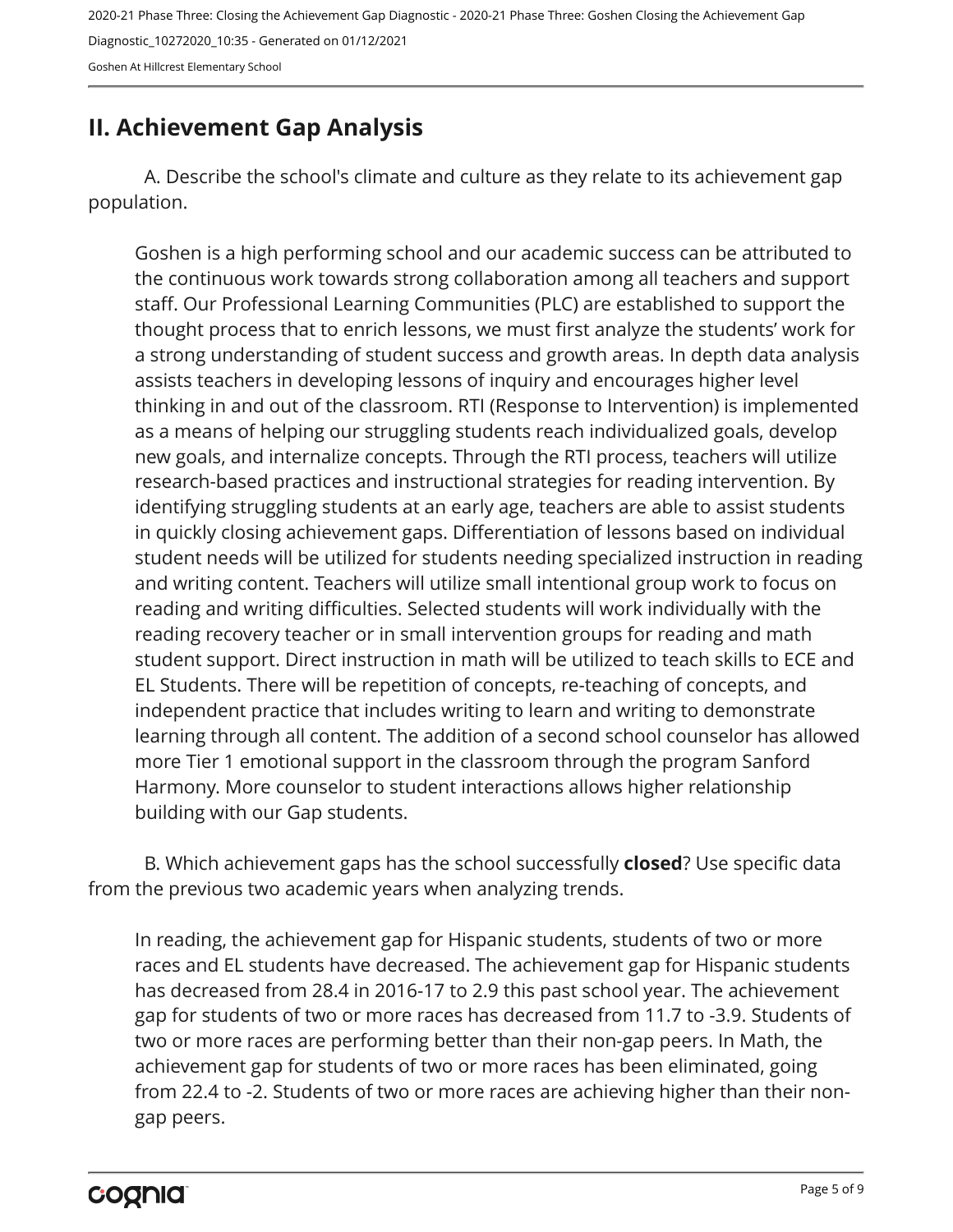C. Based upon the analysis of the school's achievement gap data, identify the gap groups and content areas where the school has **shown improvement**. Use specific data from the previous two academic years when analyzing trends.

The reading gap for EL students has decreased from 20.7 in 2017-18 to 12.2 in 2018-2019 Also, the math gap for EL students has reduced from 19.5 to 5.3. The math gap for Hispanic students has also decreased, going from 36 in 2016-17 to 10.7 this past year. In math, students with disabilities showed some improvement, decreasing the math gap from 54.1 in 2016-17 to 41.9 last year.

D. Based upon the analysis of the gap data, identify the gap groups and content areas where the school has **lacked progression or regressed**. Use specific data from the previous two academic years when analyzing trends.

In reading students with disabilities and students of poverty continue to have achievement gaps compared to their non-gap peers. In reading, the gap for students with disabilities increased from 39.7 in 2016-17 to 52.8 last year. Students of poverty decreased from 2016-17 to 17-18 from 31.5 to 8, but increased from 17-18 to 18-19 from 8 to 28. In math, the gap for our students of poverty increased from 42.7 in 2016-17 to 44.1 this past year.

E. Describe the processes, practices and/or conditions that have prevented the school from closing existing and persistent achievement gaps.

Goshen continues to reflect on data and refine plans to meet the students' needs in the area of GAP. Our Intervention block is intentional for all grade levels and is used to 'push in' with extra support. We are able to target small groups of students and intentionally support students in specific skills. A homework club is available for our EL population along with our afterschool ESS program where intentional math, reading and writing instruction is provided. Math Modules are utilized to strengthen that area in our NDG group. Goshen continues to require Guided Reading groups supported by our Reading Recovery teacher and school intervention coordinator. Our school focus has been on Common Formative Assessment, which helps our teachers drill down to the essential standards needed for improving student learning. All classroom teachers create flexible groups in the area of Reading and Math and develop, with the use of pre-assessments, where strong instructional focuses will be applied after collaboration of teams and research on best practices is completed.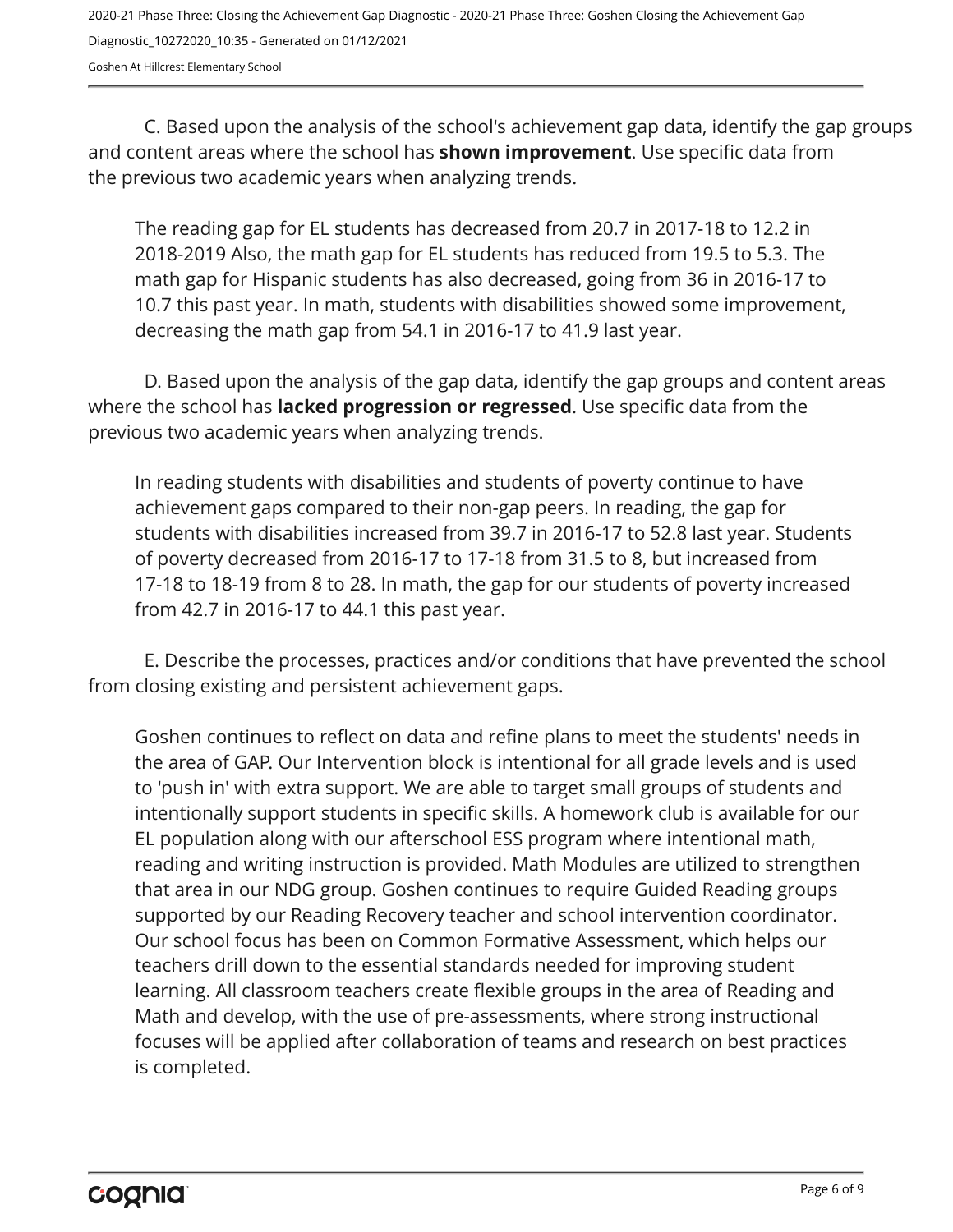2020-21 Phase Three: Closing the Achievement Gap Diagnostic - 2020-21 Phase Three: Goshen Closing the Achievement Gap Diagnostic\_10272020\_10:35 - Generated on 01/12/2021

Goshen At Hillcrest Elementary School

F. Describe the process used to involve teachers, leaders, and other stakeholders in the continuous improvement and planning process as it relates to closing the achievement gap. List the names and roles of strategic partners involved.

The Instructional Team consists of: Ryan Rodosky, Principal; Dana Graham, Assistant Principal; Melinda Nevills, Counselor; Nikki Snow, Counselor; Kayla Thurman, LMS; Anne Cochran, Instructional Coach; and Hilary Costello, Intervention Coordinator. Team Leaders are: Katie Embry, Shelly Graf, Erin Roberts, Melissa Durham, Pam Mann, Rachel Schardine, Patricia Raybine, and Stephanie Vernak. SBDM Council includes Rachel Page, Teacher; Jaqueline Harbin, Teacher; Ryan Rodosky, Chair; Dan Kessler, Parent; Brittany Floyd, Parent; and Hilary Costello, Teacher.

G. Describe in detail the school's professional development plan related to its achievement gaps.

*(Note: School-based decision making councils, or principals in schools where no council exists, are required by KRS 158.649(8) to submit revisions to the school improvement plan describing the use of professional development funds to reduce achievement gaps for review and approval by the superintendent. Superintendents shall report, pursuant to KRS 158.649(9), to the local school board and Commissioner of Education schools failing to meet targets to reduce the gap in student achievement for any student group two years in a row, and improvement plans for those schools will be subject to review and approval by KDE.)* 

All staff engaged in a summer book study facilitated by our instructional coach. Our instructional staff read The Reading Guide to the Reading Workshop by Lucy Calkins. Outcomes include aligning reading workshop best practices across grade K-5, providing a clear understanding of the essentials of reading workshop, building understanding of effective conferring and small group strategies and resources, understanding ways to launch and teach book clubs, understanding how to best utilized read-alouds, word study and shared reading, building understanding of how to support differentiated instruction and providing resources and strategies to use assessment to guide instruction. With this being our first year of implementation with the Reading Units of Study our focus will be on honing the mini lesson to ensure the teaching point and purpose is clear. We are beginning to develop and build understanding of the strategy groups, book clubs, and conferring to best meet the needs of students as readers.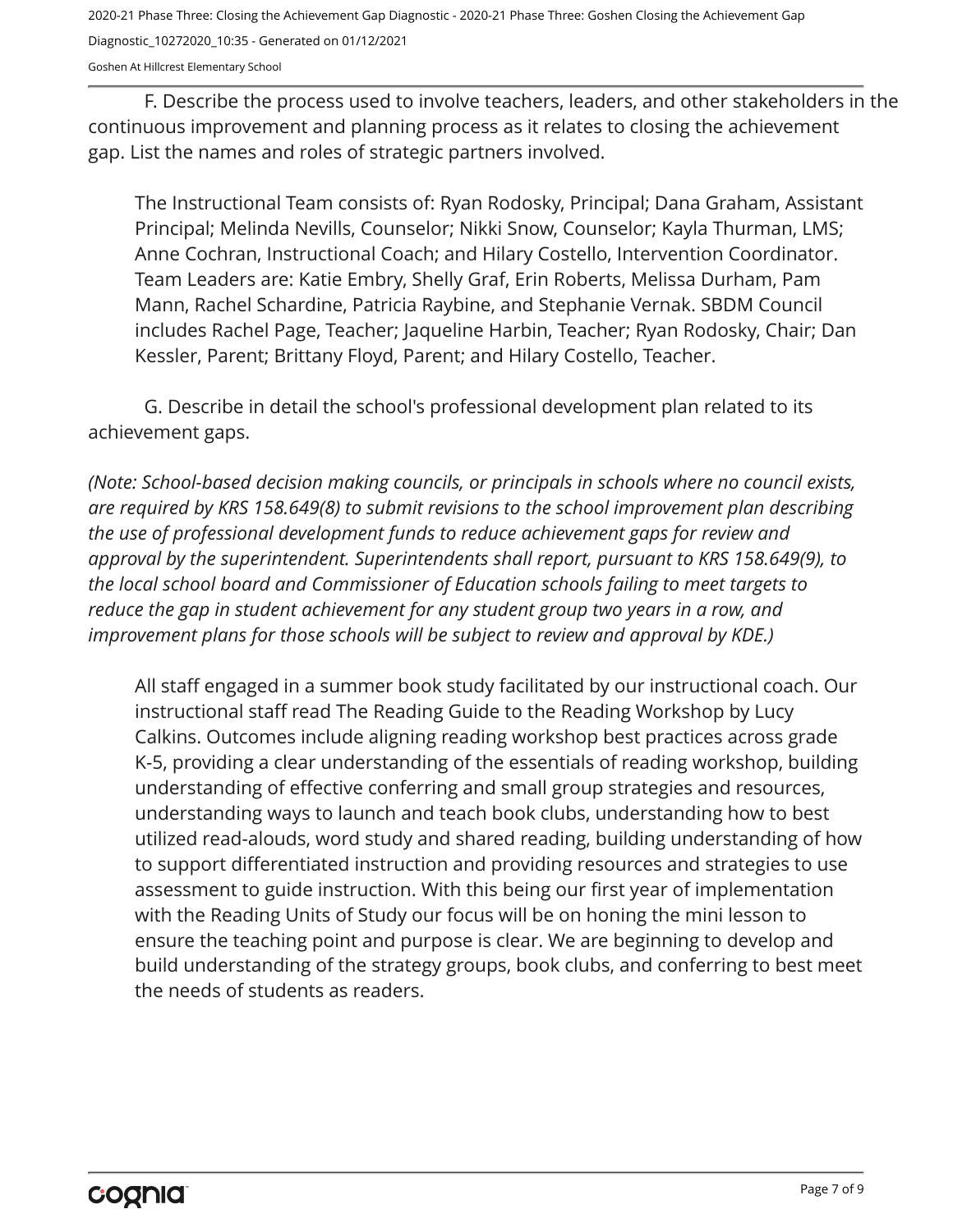#### <span id="page-7-0"></span>**III. Planning the Work**

. List all measurable goals for each identified gap population and content area for the current school year. This percentage should be based on trend data identified in Section II and based on data such as universal screeners, classroom data, ACT, and Response to Intervention (RTI). Content areas should never be combined into a single goal (i.e., Combined reading and math should always be separated into two goals – one for reading and one for math – in order to explicitly focus on strategies and activities tailored to the goal).

Reading: To close the achievement gap by increasing the % of Hispanic students scoring P/D from 75% to 81.8% by 2025. (2021 = 77.5) To close the achievement gap by increasing the % of Special Education students scoring P/D from 30% to 47.5% by 2025. (2021 = 37) To close the achievement gap by increasing the % of 2 or More Races students scoring P/D from 81.8% to 89% by 2025. (2021 = 84.8) To close the achievement gap by increasing the % of EL and Monitored students scoring P/D from 66.7% to 75.1% by 2030. (2021 = 70) To close the achievement gap by increasing the % of Poverty students scoring P/D from 52.2% to 64.1% by 2030. (2020 = 56.9) Math: To close the achievement gap by increasing the % of Hispanic students scoring P/D from 60% to 70% by 2025. (2021 = 64) To close the achievement gap by increasing the % of Special Education students scoring P/D from 33.3% to 49.9% by 2025. (2021 = 39.9) To close the achievement gap by increasing the % of 2 or More Races students scoring P/D from 72.7% to 82.1% by 2025. (2020 = 76.5) To close the achievement gap by increasing the % of EL and Monitored students scoring P/D from 66.7% to 75.1% by 2025. (2021 = 70.1) To close the achievement gap by increasing the % of Poverty students scoring P/D from 30.4% to 47.7% by 2025. (2021 = 37.4)

Step 1: Download the [Closing the Achievement Gap Summary](https://drive.google.com/file/d/0B6i22i6omk4ySmUtTHZuSVRFazQ/view) spreadsheet.

Step 2: Complete your findings and answers.

Step 3: Upload the Completed Closing the Achievement Gap Plan Summary spreadsheet.

See attached.

.